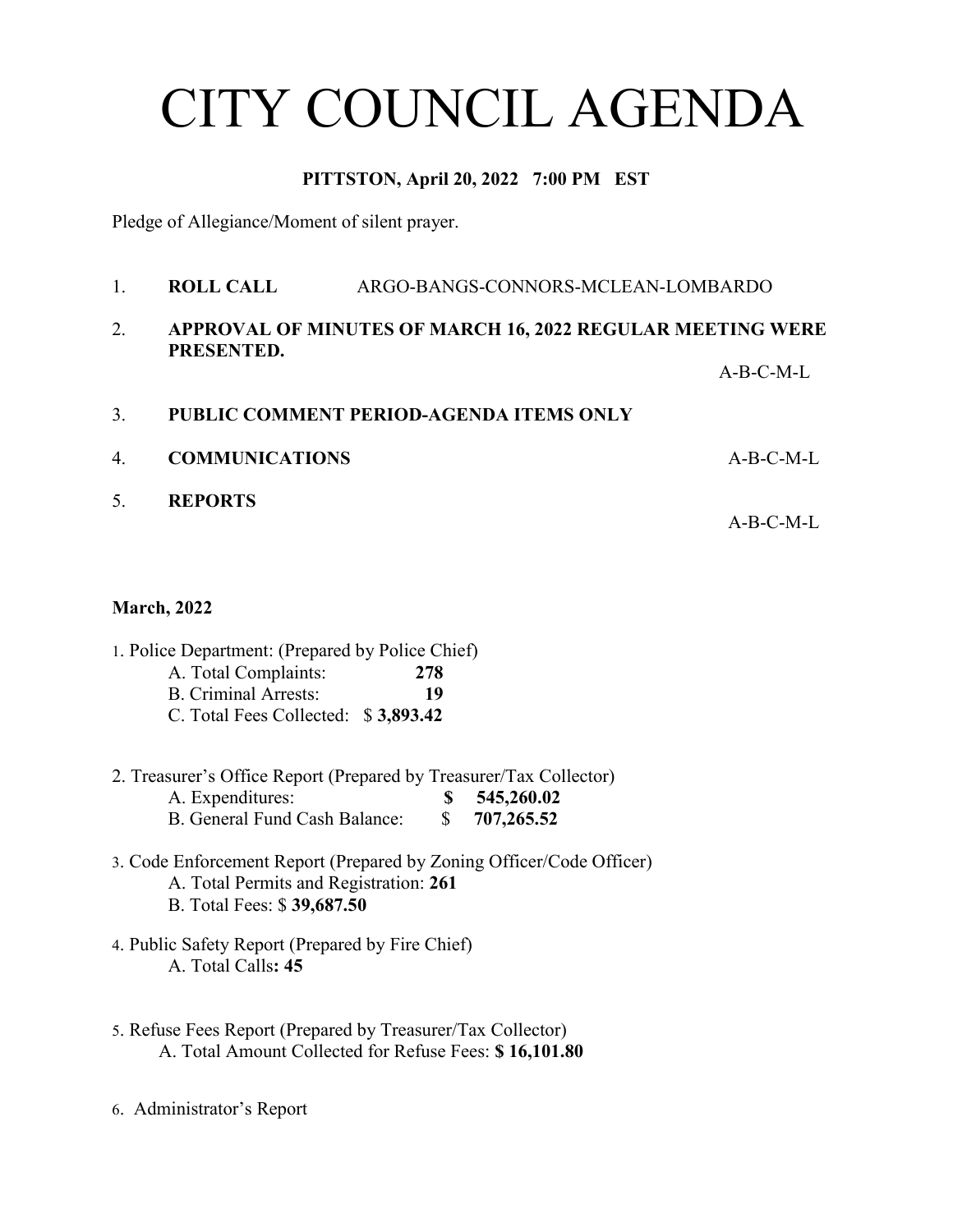#### **6. RESOLUTIONS**

**Resolution 12716** - Appointment of Special Police Officers.

**Resolution 12717**- Transfer of Funds and Approval of Treasurer's Report.

**Resolution 12718 -** A Resolution of the City Council of the City of Pittston, Luzerne County, Pennsylvania, obligating the Coronavirus Local Fiscal Recovery Funds (SLRF).

**Resolution 12719** - The City Council of the City of Pittston confirms the appointment of George Spotts, 918 Bennett Street, Luzerne, PA as a full-time Police Officer for the City of Pittston Police Department effective April 24, 2022.

**Resolution 12720** - A Resolution of the City Council of the City of Pittston, Luzerne County, Pennsylvania, establishing regulations for the 2022-2023 Residential Refuse Stickers program pursuant to Pittston City Code Section 412-15 and the elimination of Commercial Refuse collections pursuant to Pittston City Code Section 412-19.

**Resolution 12721** - A resolution of the City Council of the City of Pittston, Luzerne County, Pennsylvania, approving emergency road reconstruction on Church Street.

**Resolution 12722** - The City Council of the City of Pittston on recommendation of the Pittston City Planning Commission hereby grants approval to the application of Anthony Burns as represented in the attached letter of approval from the City of Pittston Planning Commission.

**Resolution 12723** – The City Council of the City of Pittston approves the Engagement Letter submitted by Siana Law, 941 Pottstown Pike, Chester Springs, PA for the rendering of professional legal services to the City in the formation of the Luzerne County Special Emergency Response Group.

A-B-C-M-L

**7. ORDINANCES:**

A-B-C-M-L

A-B-C-M-L

A-B-C-M-L

A-B-C-M-L

 $A-B-C-M-I$ 

 $A-B-C-M-I$ .

A-B-C-M-L